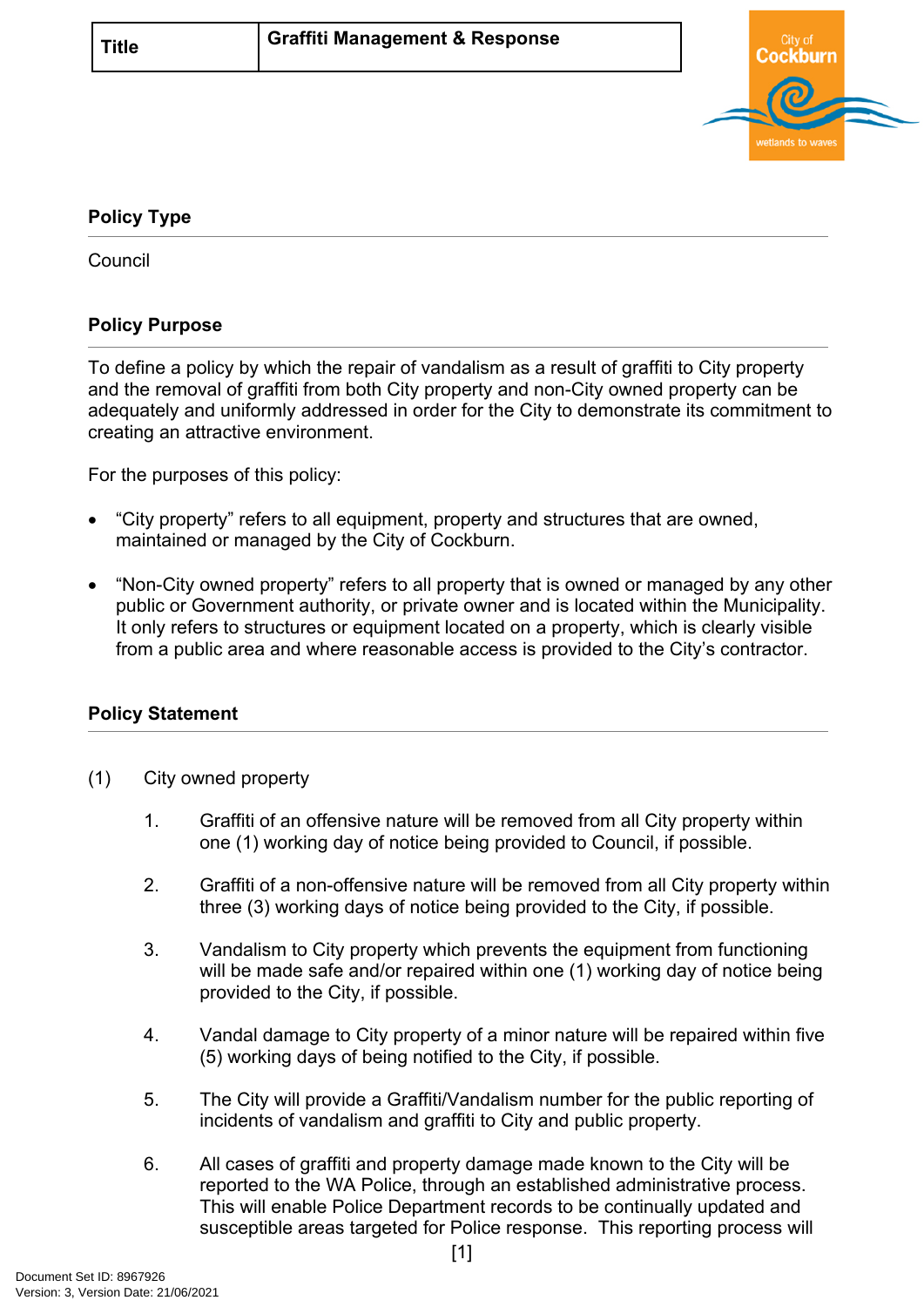

involve the photography of all graffiti prior to its removal, as evidence for the Police.

- 7. The City's Civil Infrastructure Services Budget will provide funds to remove graffiti from surfaces as deemed necessary.
- (2) Non City owned Property
- 1. Subject to Clause (3) of this Policy, graffiti of an offensive nature will be removed from all non-City owned property within two (2) working days of notice being provided to the City, if possible.
- 2. Subject to Clause (3) of this Policy, graffiti of a non-offensive nature will be removed from all non-City owned property within five (5) working days of notice being provided to the City, if possible.
- 3. The City will remove graffiti free of charge (subject to the conditions set out in (4) to private property owners, in circumstances only where the Graffiti is applied to a surface, which is clearly visible from any public area and where the aesthetic of the area is compromised. In these circumstances, the City will require the property owner to provide it with a "Notice of Waiver" to enable the necessary repairs to be undertaken to pre-determined standards, without the potential for liability claims.
- 4. The cost of such graffiti removal will not exceed \$400.00 on any single occasion and a maximum of \$1200.00 in any one financial year. Should the costs exceed these stipulated amounts the owner will be required to contribute the outstanding amount or to cause the Graffiti to be removed in accordance with the City's Local Laws.
- 5. The City will seek the cooperation of all government or publicly managed service providers for either an annual contribution or an as required pre-determined cost for service towards graffiti removal to their property if the incident results in the damage being able to be viewed from a public place. In these circumstances, the authority to deal with incidents of graffiti to non-City controlled public property will be delegated to the City from each authority involved. The City will endeavour to establish a pro-forma agreement with each authority in order to provide a consistent approach to this arrangement. A suitable costing and accounting system will be administratively established to manage this system.
- 6. Subject to the acceptance of the conditions outlined in (5) above by participating public services, the City will attend to the necessary repairs and maintenance associated with making good graffiti to non-City owned public property within the normally accepted time frames associated with this Position Statement.
- 7. All cases of graffiti damage made known to the City will be reported to the Police, through an established administrative process. This will enable Police Department records to be continually updated and susceptible areas targeted for Police response. This reporting process will involve the photography of all graffiti prior to its removal as evidence for the Police.